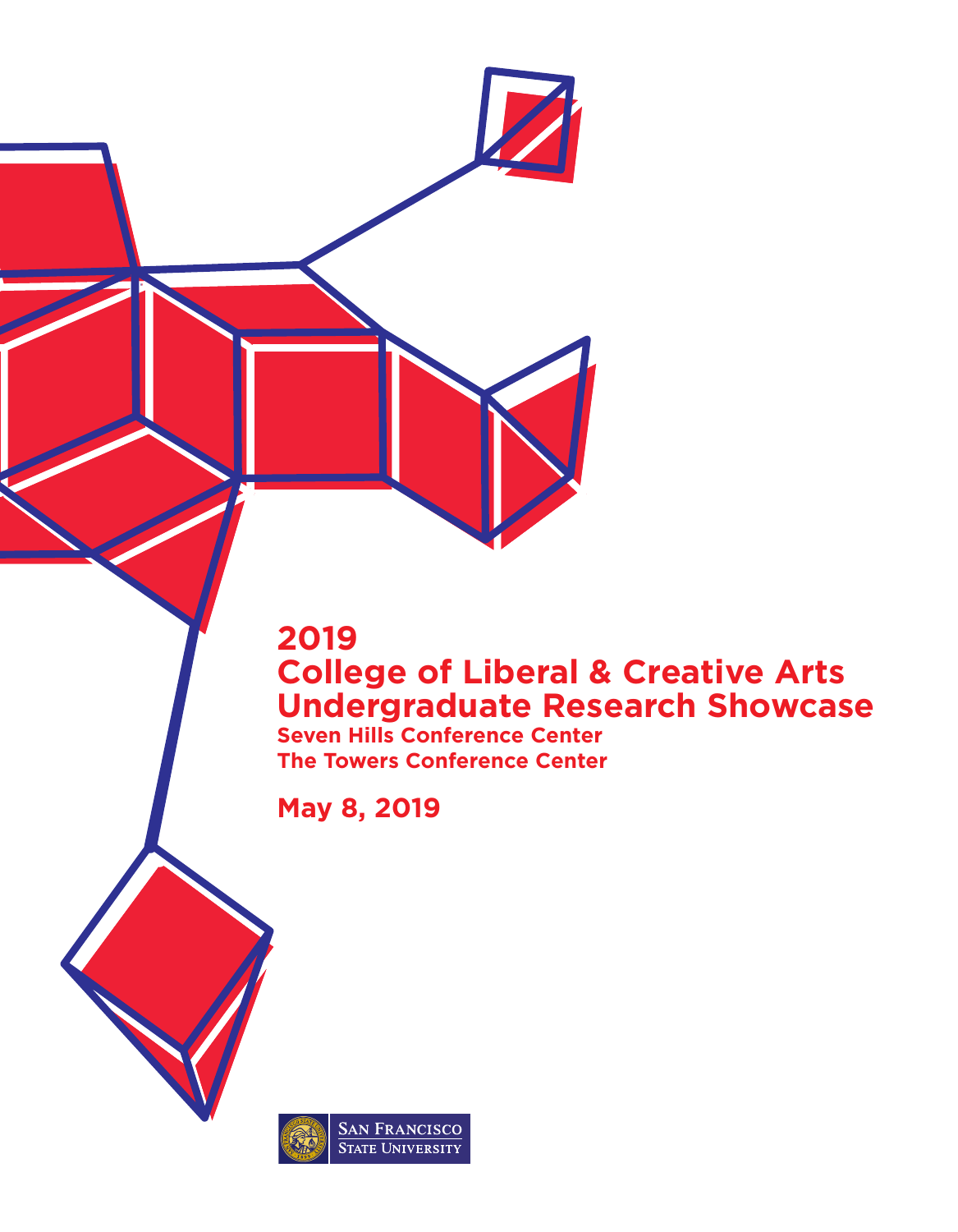# **2019 College of Liberal & Creative Arts Undergraduate Research Showcase**

**Seven Hills Conference Center The Towers Conference Cente**r

### **May 8, 2019 Showcase of Student Work 9:00am–4:00pm Reception, Comments, and Raffle 4:00pm–5:00pm**

**The College of Liberal & Creative Arts and the Undergraduate Research Experience (CURE) is pleased to sponsor our third Undergraduate Research Showcase. Please join us as we celebrate student projects from across the College of Liberal & Creative Arts.**

### **Faculty Reviewers**

Joy Viveros Persis Karim Jim Gilligan Mari Hulick Rebecca Eisler Ricardo Gomes Teddy Albiniak Shirin Khanmohamadi Kitty Millet Meredith Reifschneider Cynthia Wilczak Felicia Viator Cathy Kudlick

### **Volunteers**

Sudha Krishnamoorthy Alissa Maggard

### **CURE Committee Chair**

Gitanjali Shahani, English Language and Literature

### **Cure Committee Members**

Troi Carleton, Associate Dean of the College of Liberal & Creative Arts Hsiao-Yun Chu, Design Bridget Gelms, English Language and Literature Laura Lisy-Wagner, History Sean McFarland, Art Kym Morrison, History Francis Neely, Political Science Joshua Singer, School of Design Amy Skonieczny, International Relations Anastasia Smirnova, English Language and Literature Justin Tiwald, Philosophy

The Marcus Undergraduate Research Awards are made possible through the generosity of alumni George and Judy Marcus.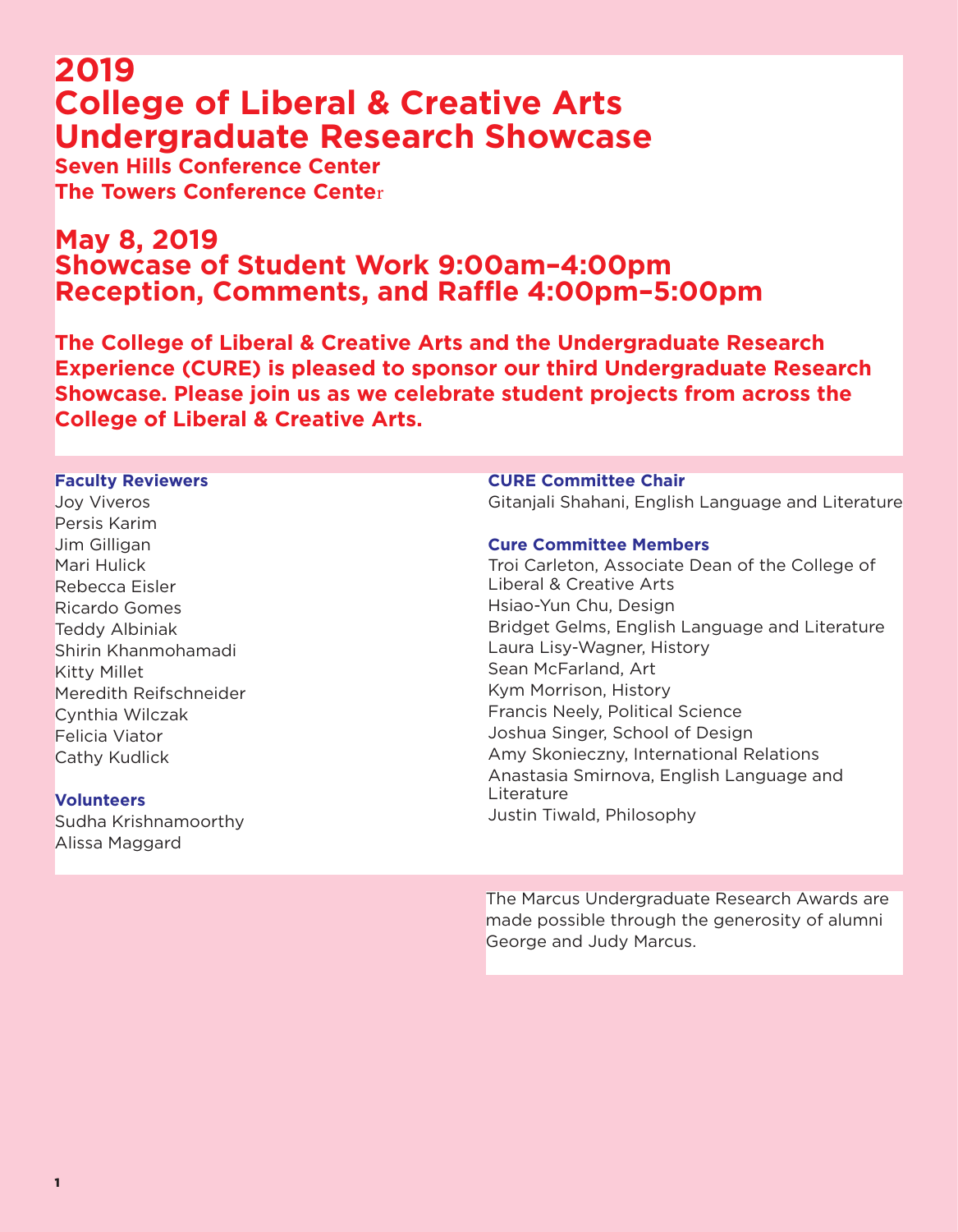# **Posters**

# **Seven Hills**

### **Nob Hill Room**

### **10:00–12:00**

### **Cinema**

*Contrapuntal Production Design,*  Nicole Stefano.

Faculty: Celine Shimizu

### **Design**

*Children's Book on Ambiguous Loss of a Parent*, Alyssia Hernandez. *Colors of the Sunset*, Birdie Crane.

*Beer by BART Branding*, Dakota Clark. *Fluidity: Understanding Gender Identity*, Danielle Sweeney.

*Afterglow Mag,* Emaal Subhani.

*Psyched,* Emma Carr.

*Hidden World,* Nalleli Vazquez Santiago.

*WizJob,* Rachael Rodriguez.

DES 505: Senior Design Project, Faculty: Miriam Sheiner

*The Opera's Old Maid and the Thief and Amelia Goes to the Ballet (Amelia al ballo).* Aitalina Indeeva, Isabell Serrano, Louis Terreros, Wayne Yuan.

DES 0627: Advanced Projects in Visual Communication Design, Faculty: Joshua Singer

### **English**

*Etymology of the Word "Pumpkin",*  Jacqueline Cao.

*Crazy: A Word History,* Marnee LaBine.

*Word Etymology: Culture,* Ruth Kopiko.

*The Etymology of "Lit",* Zach Brown. ENG 422: History of the English Language Faculty: Troi Carlton

### **History**

*Charles Sutherland Elton: Zoologist and Animal Ecologist,* George Lebbos, Christopher Orozco, Jacopo Aiolfi, Julie van den Hout, Loti Bowman, Matthew Ibrahim.

*Killer Whale Conservation Efforts,*  Rosa Gutierrez, Gio Delucchi, Annie Rihoy, Tuan Nguyen.

*Rachel Carson and Silent Spring,*  Kayla Ratliff, Paul Lopez, Paul John Dolores, Dhita Siswandi.

*Theodore Roosevelt and the National Park System,* Dylan Evangelista, Matt Livengood, Alexa Evans, Alex Fung.

*Save the Turtles,* Lucia Marquez, Maya Kennedy, Daisy Padilla.

*Theodore Roosevelt: The Conservationist President,* Miguel Aguirre, Patrick Warren, Christian Suriben, Stanton Sheley.

HIST/HUM 315: History of Science since the Scientific Revolution, Faculty: Laura Lisy-Wagner

### **12:00–2:00**

### **Philosophy**

*Exploring the Canon in Early Modern Philosophy,* Anan Awadalla, Adolfo Badillo, Julian Baskys, Briana Battle, Alec Baud, Armand Beltran, Michael Brenden, Henry Briceno, Ariana Chacon, Kristen Chan, Jenai Chin, Cameron Cohn, Andrew De Leon, Scott Ford, Gabrial Forrester, Bolortsetseg Gankhuu, Steffani Gaona, Salvador Gomez, Areli Gonzalez Lomeli, Jessie Goodrich, Michael Hall, LeAna Hudson, Brian Jose, Johnny Kelly, Alexandra Lalama, Mildred Linares, Patrick Ly, Gabrielle Mamane, Kadyn Martinez, Matthew Martinez, Tristhan Masana, Edward Mason, Dianalyn Mendaros, Kevin Ndomba, Luis Oceguera, Kathleen Perez, Martha Powell-Dooley, Joe Reyna, Jr., Iris Rivera, Priscilla Rodriguez, Natalie Rosales, Brittanie Roso, Phillip Smith, Victoria Trexler, Ve Tsu, Avinash Warey, Jacob Wildermuth, Hermaro Woo, Victor Yepez, Wei Zhou.

Faculty: Alice Sowaal

### **2:00–4:00**

### **Anthropology**

*Saints and Singers: AIDS, Sacred Music, and Healing in a San Francisco Church,* Aaron Conner.

ANTH 651: Ethnographic Field Methods, Faculty: Jeffery Schonberg.

*Written on the Teeth: A Dental Record of an Ancient Basketmaking Tradition,*  Arti Darke.

ANTH 699: Independent Study, Mark Griffin.

### **Design**

*In the Box,* Ynhi Hoang.

*Growing Up and Out: George Hal Elementary School,* Wendy Maxson.

*Plastic Management & Disposal in Labadi Beach, Accra, Ghana,* Wesley Cox.

*The Talking Books and Braille Center,*  Amin Haruna.

*Viva La Compost,* Angeline Galvez.

*DevaWorld (Mentia),* Hunter Temple. *S.C.R.A.P.,* Marc Muzzi.

*Mapping the Mashouf,* Jennifer Olascoaga. *DiaBright,* Mathew Byrne.

*Better Together,* Nam Anh Nguyen.

*The Fall Back: A Fall Prevention and Discovery Aid,* Siska Blaz.

*One Day at a Time,* Tanya Hosseiny. DES 505: Senior Design Project, Faculty: Ricardo Gomes.

*Tlaloc: Active Apparel for Cycling in the Rain,* Diana Ngoc Tran.

*Bay Area Coast Magazine,* Sydney Sylvers.

DES 505: Senior Design Project, Faculty: Miriam Sheiner.

#### *Mural Project,* Goksu Ilgaz Kocakcigil.

DES 505: Senior Design Project, Faculty: Wioleta Kaminska.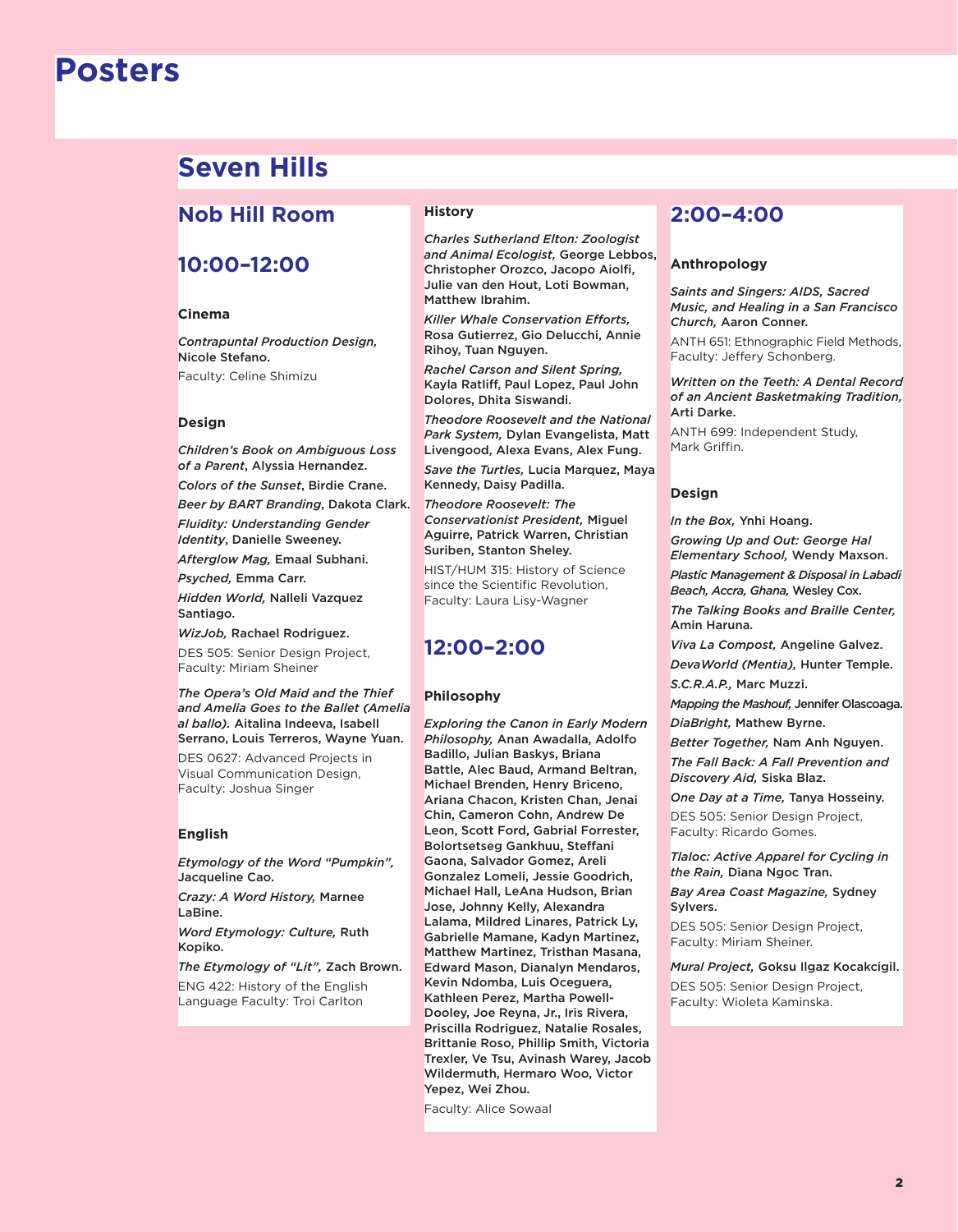# **Posters**

## **Seven Hills The Towers**

### [2:00–4:00 cont.]

*MFA Art Exhibition,* Angeline Galvez, Birdie Crane, Krystal Gross, Shannon Doran.

*SFSU Social Science,* Angeline Galvez, Emma Carr, Meegan Nguyen, Tarrea Tolbert.

*The Holocaust Across the Disciplines,*  Ashley Velasquez, Birdie Crane, Elizabeth Bordell, Araceli Aguilar, Edgar Torres.

*WINeFare Conference,* Emma Carr, Aitalina Indeeva, Dakota Clark, Goksu Kocakcigil.

*Top Girls,* Krystal Gross, Mattie Nye, Pamela Liutama, Tarrea Tolbert.

DES 0627: Advanced Projects in Visual Communication Design, Faculty: Joshua Singer.

### **English:**

*Etymology of the Word "Wisdom",*  Cynthia Green.

*Etymology of the Word "Gnarly",*  Laura Gutierrez Salazar.

*Characteristically Germanic Elements of English,* Michael Neumann.

ENG 422: History of the English Language,

Faculty: Troi Carleton

#### *Turn-Taking and Back-Channeling Practices among Male and Female Commentators in E-Sports,* Jackie Ballesteros.

ENG 425: Language in Context, Faculty: Clare Sandy

### **Humanities and Liberal Studies:**

*Water, Chili, and Crisis in Kunri, India,*  Ibraheem Chaudry.

*Environmental Complications of Gold Mining in Peru,* Vicki Ensign.

*Sea Turtle Poaching and Conservation Strategies in the Nicoya Peninsula,*  Iliana Escobedo.

*The Call to Withdrawal: The Chad-Cameroon Petroleum Development and Pipeline Project,* Austin Sheffield. *Air Pollution in Beijing, China,* Xingyi Wu.

LS 401: International Development and Resource Justice, Faculty: Logan Hennessy

### **Lobby**

### **10:00–12:00**

#### **Anthropology:**

*Behavior of Primates in Zoo Environments,* Valerie Contreras, Claire Harker, Alyssa Heidtke, Isis Jah, Gwyndolen Kloepping, Kendall Nelson

ANTH 333: Primate Behavior, Faculty: Cynthia Wilczak

#### **Design:**

*How to Feed Yourself in a Semester,*  Amanda Limond.

*Hiber: Naptime/Sleep Study,* Ari Enkh-Amglan.

*Learning the Choctaw Language,*  Cody Baker.

*BMagic: Mobilization for Adolescent Growth in our Communities,* Gaby Puerto.

*Lost & Found: George Hall Elementary,* Jay Son.

*Wayfinding Redesign Talking Books and Braille Center,* Kristine Celles.

*Let's Heal: Learn Eating Treatment Symptoms,* Mattie Nye.

*BRIDGEGOOD AR/VR Tour Creator Bootcamp,* Nishant Malhotra.

*More Than Smoke,* Omar Sinada.

*Mobility at Home,* Sinclair Riley. *The Deva World Landing Page,* Tina Chang.

DES 505: Senior Design Project, Faculty: Ricardo Gomes

### **12:00–2:00**

### **Design:**

### *Unity,* Omar Sinada.

DES 525: Graphic Design 3: Advanced, Faculty: Joshua Singer

#### **History:**

*Red Dead Redemption I: Undead Nightmare,* Sebastian Jimenez, Yao Cisneros, Bryce Beckett, Armando Gonzalez-Calubiran, Jaiden Gomez.

*Pride and Prejudice and Zombies,*  Emma Neal, Ajah Hollins-McThomas, Thai Stanoff.

*World War Z,* Amanda Robyn, Daisy Juarez, Armani Ravare.

*Get Out,* Victoria Salazar, Lindsay Levin, Gabby Petty, Natalie Lutz, Pedro Sanchez.

*Us,* Chanel Liang, Krystopher Reyes, Marisa Nakada.

HIST 101: Zombies, History, and Critical Thinking, Faculty: Laura Lisy-Wagner

#### **International Relations:**

*Senior Thesis Projects in International Relations,* Adelkhan Niazi, Angel Zepeda-Moreno, Casey Szegi-Wimpey, Gendalina Daneu, Mikayla Cordero, Rodolf Garcia.

IR 550: Senior Thesis, Faculty: Amy Skonieczny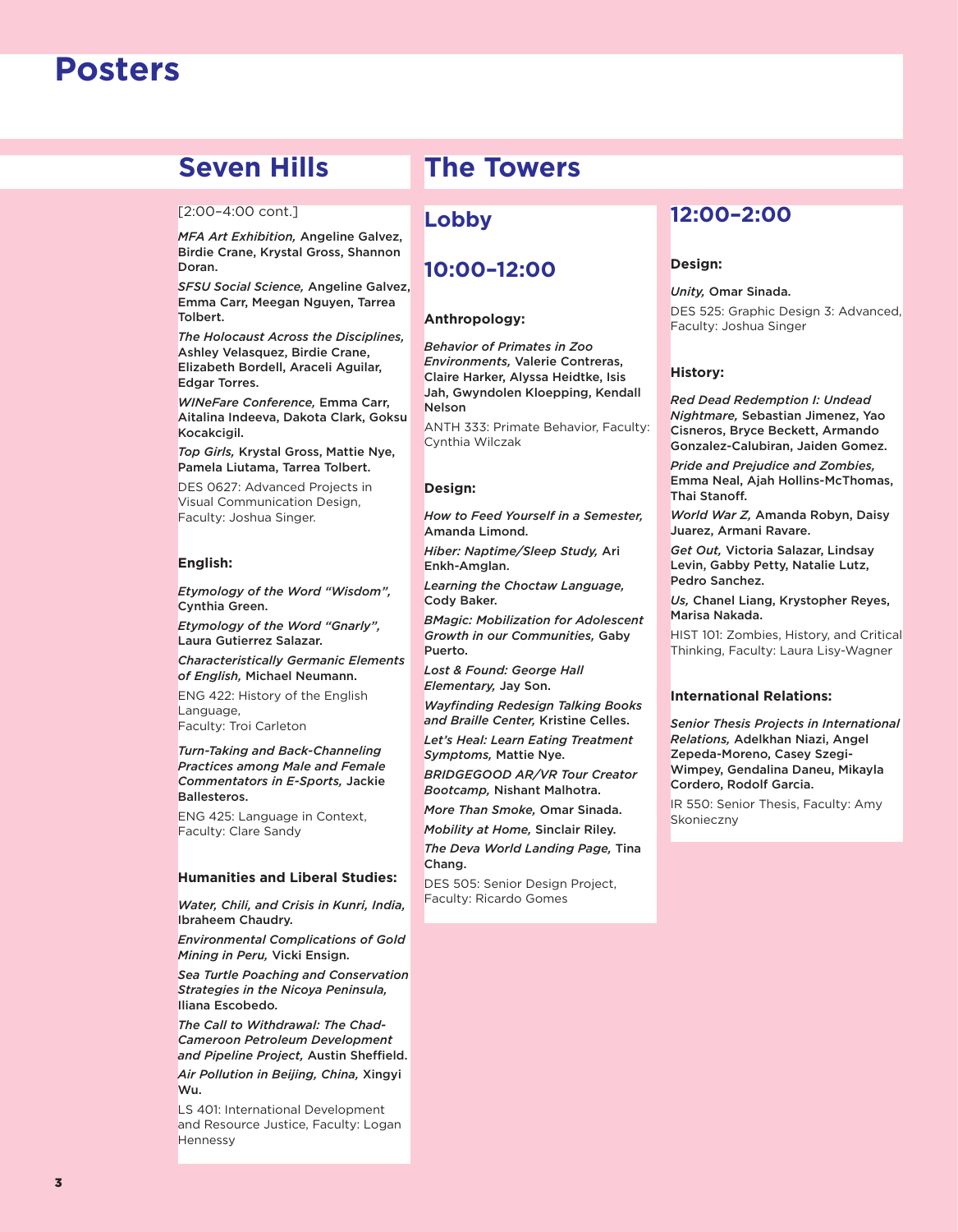# **Oral Presentations**

# **Seven Hills**

### **Russian Hill Room**

### **9:00-9:50: International Relations:**

*Thomas Rowland,* Maria Jose Lozano Sanabria

IR 550: Senior Thesis in International Relations, Faculty: Burcu Ellis

### **10:00-10:50: English:**

*Blunts, Brownies, and Cartridges: An Analysis of Twitter Data Sentiment Towards Different Methods of Cannabis Consumption,* Michael Chatusripitak, Joey Namgung, Jasmine Rivero

ENG 680: Applied Computational Linguistics, Faculty: Anastasia Smirnova

#### **11:00-11:50: Experimental College, English, Comparative & World Literature:**

*Early Childhood Education, Language, and 1920's Literature,* Marissa Mota, Josette Marsh

EXCO 301: Topics in the Experimental College, Faculty: Kathy Emery, Dane Johnson

### **12:00-1:30: Linguistics:**

*Research Articles and Analytical Video Game YouTube Content, Narrative Differences between Asian and White Make-up Tutorialists on YouTube,* David Kang, Emil Manson, Adriel Tuason, Zander Sutor; Kennedy Haswell, Sabrina Ho, Mary Austen.

ENG 122: Language Evolution in the Digital Age, Faculty: Jenny Lederer

### **1:40-2:10: English:**

#### *Linguistics: History of English,* Calvin Toon, Justin Torio.

ENG 422: History of English, Faculty: Troi Carleton

### **2:15-3:10: Linguistics:**

*Social Media Use of Celebrities: A Linguistic Analysis of Instant Popularity,* Kirsten Barrow, Ariana

### [Linguistics cont.]

Flores, Juliette Koch, Dylan O. Ryan ENG 122: Language Evolution in the Digital Age, Faculty: Jenny Lederer

### **3:10-3:55: Linguistics:**

*Twitter vs. Twitch: Similarities and Differences among Their Emoji (Emotes) Usage,* Seth Ranaweera, Douglas Linares, Miguel Espinosa ENG 122: Language Evolution in the Digital Age, Faculty: Jenny Lederer

### **Twin Peaks Room**

### **w10:30-11:45: CURE Grant-Winning Panel**

*Center for Iranian Diaspora Studies: Researching the Archive: Building Tools for a Traveling Exhibit,* Kristy Boylan, Jennifer Hood, Dylainie Nathlich

Center for Iranian Diaspora Studies, Faculty: Persis Karim

#### *Archaeological Analysis of Medical Practices at the Presidio of San Francisco, 1890-1950,* Emma Abell-Selby

Anthropology, Faculty: Meredith Reifschneider

#### *Media Coverage of Homelessness Survey,* Sylvie Sturm

Journalism, Faculty: Laura Moorhead

#### *Congressional Influence on the Supreme Court Agenda,* Abigail Richards

Political Science, Faculty: Rebecca Eissler

The Marcus Undergraduate Research Awards are made possible through the generosity of alumni George and Judy Marcus.

#### **2:00-3:40: International Relations:**

*China and Its Neighbors,* Ying Huang, Paula Sison, Sibei Sun, Anokina Gevarkez Zomolan, Terry Pon, Joseph Stoney, Chenglong Lin, Kelley Nagano

IR 325: Chinese Foreign Policy, Faculty: See-Won Byun

### **The Towers**

### **Sunset Room**

#### **9:00-9:50: Political Science**

#### James Abram Holliday, Jennifer Barnes, Marcelle French, Mathilde Kamer, Raini Chase Vargas

PLSI 605/PLSI 699: Senior Seminar-Student Empirical Research, Faculty: Francis Neely

### **10:00-11:00: Comparative and World Literature, Jewish Studies:**

*Religion and History,* Alexa Cortez, Anthony Abuan, Matt Dean, Keaton Schmidt, Richard Loeber, Valentina Ricorozo, Eeshan Kumar, Nasu Nguyen, Emma Sanford, Lexington Ulibari, Charles Yeh

World Literature & Literary Crossings, Faculty: Shirin Khanmohamadi, JS 699: Directed Study, Faculty: Kitty Millet

#### **12:00-1:10: Communication Studies, Creative Writing:**

*Forensics Showcase and Dramatic Performance,* Victoria Mueter-Montijo; Keenan Lewis; Yaritza Benitez, Sandy Phan, Jared Morin; Patrick Ford; Sabrina Ghidossi; Sandy Nguyen, Carmela Catoc

COMM 368, Faculty: Teddy Albiniak, CW 513: Craft of Playwriting GWAR, Faculty: Anne Galjour

### **1:10-2:00: Philosophy: Legal Field Projects**

#### Alexandra Lalama, Logan Maples, Tina Pham

Legal Field Project in Philosophy, Faculty: Wendy Salkin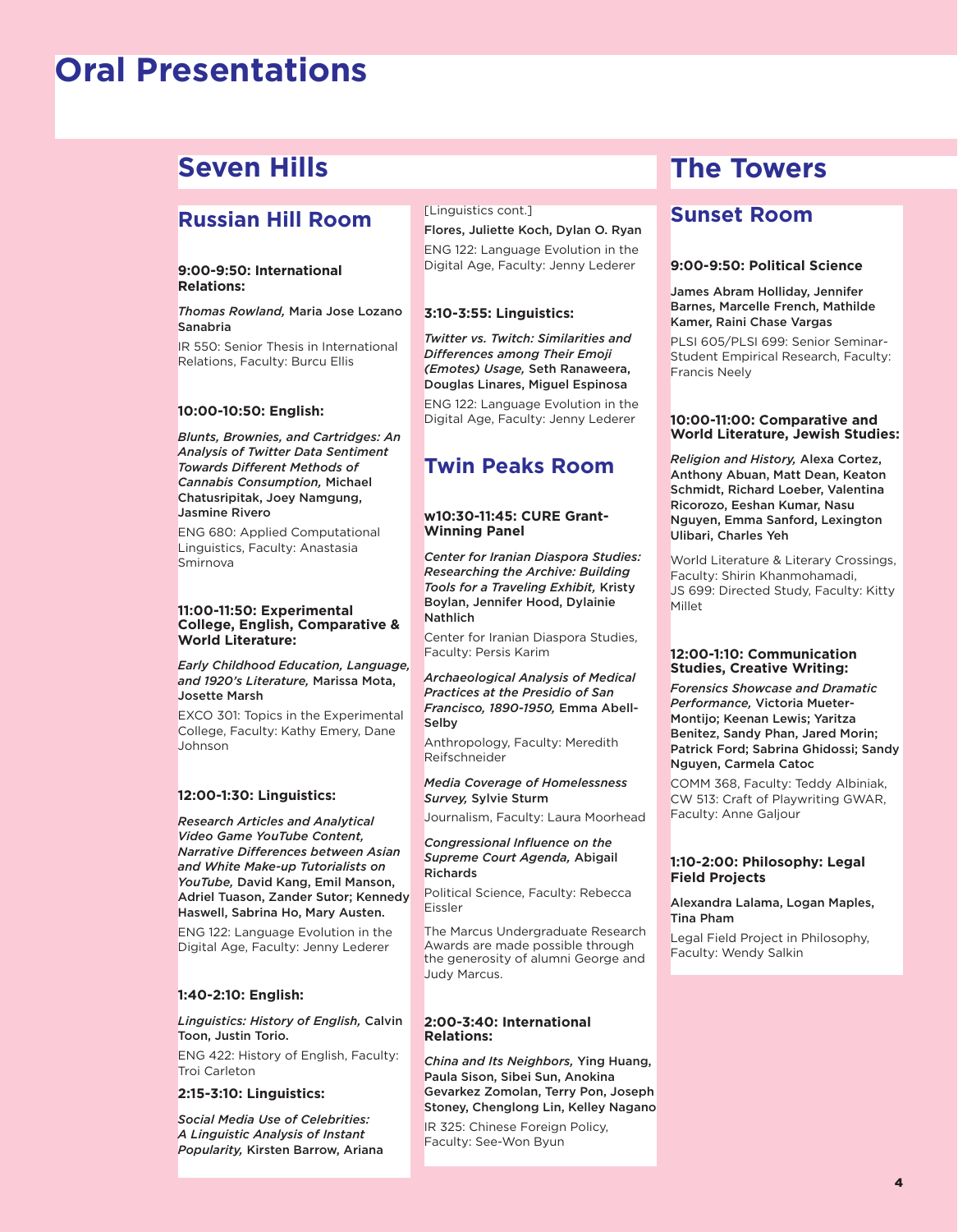# **Oral Presentations**

## **The Towers**

### **Richmond Room**

### **12:00-12:45: Anthropology, Humanities & Liberal Studies:**

#### *Technology, Culture, and the Environment,* Aaron Conner, Xingyi Wu, Sara Yun

ANTH 631, Faculty: Martha Lincoln, LS 401: International Development and Resource Justice, Faculty: Logan **Hennessey** 

### **12:50-1:35: Design:**

### *Gender, Fashion, Disability, and Inclusion,* Justin Morales, Theresa Wong, Kwanwu Yu

DES 505: Senior Design Project, Faculty: Mariam Sheiner, Ricardo Gomes

### **Presidio Room**

### **12:00-12:50: English:**

*Poetry and Literature,* Cassandra Irizarry, John Paul Castillo, Kasside Escalante

ENG 462, Faculty: Kathleen DeGuzman

# **Installations & Demonstrations**

# **Seven Hills**

### **Nob Hill Room**

### **10:00–12:30**

### **Design:**

*Process Book,* Goksu Ilgaz Kocakcigil. DES 300: Design Process, Faculty: Wioleta Kaminska

*Riddle Me This,* Biagio Abdelmannan. DES 325: Interactive Design, Faculty: Megan Lavelle

*San Francisco Dog Walker Travel Guide,* De Hao Wang.

*Born This Way,* Jessico Guo.

*The 3-R's Reduce, Reuse & Recycle: Reducing Landfill Waste,* Josue Brambila.

*Chinese Herbal Soups,* Shanshan Lei. *The Other Side of the Window,*  Xinping Li.

*More Than Smoke,* Omar Sinada.

DES 505: Senior Design Project, Faculty: Miriam Sheiner

### **English**:

### *Old English Game,* Maria Gonzalez.

ENG 422: History of English, Faculty: Troi Carleton

*Differences in Access and Quality of LARC Information Across US Universities,*  Sabrina Gonzaga, Fungai Gora, Byron Mills, Risha Shah, Diana Yu Yu. Faculty: Anastasia Smirnova

### **History:**

*Foucault's Elements of Sexuality,*  Rabie Abu-Ali, Alondra Ackerman, Leia Balliett, Madeline Bisbee, Ellie Burridge, Ashlynn Capper, Bailey Castillo, Valaree Cech, Pamela Cruz, Roanne Diaz, Allison Duarte, Sandra Gomez, Gabriel Leong, Alexis Low, Jung-Dau Ma, Cindy Magana, Ruby Marquez, Yolanda Matha, Jolie McCumber, Matthew McDonnal, Manuel Medina, Mia Miskic, Emma Neu, Sarah Niderost, Annia Ocampo, Jshania Owens, Peyton Padilla, Patricia Souza, Svetlana Tam, Daniel Ullman, Reina Underwood-Mironoff, Talia Valencia, Aira Janina Villareal, Chongzhou Wang, Kathleen Wong.

HIST 313: Comparative History of Love and Sexuality, Faculty: Laura Lisy-Wagner

### **Music:**

*CS/Game Audio Colab Game, FPS, "Flooded Grounds",* Vesh Chowdhury, Andrew Sarmiento, Alex Wolski, Johny Huynh, Travis Deve, Tina Nguyn, William Weidner, Dani Kim, Aaron Garber, Francisco Barajas, Tristen Abella, Tony Lufrano, Blaine Robey, Tony Lufrano.

MUS 453: Scoring for Game, Faculty: Steven Horowitz

### **1:00–3:30**

### **Design:**

*Type Design,* Nam Anh Nguyen. DES 525: Graphic Design III: Advanced, Faculty: Joshua Singer

### **English**:

*Dashka Slater's "The 57 Bus": A Multimedia Presentation,* Jihane Abdelhadi, JP Baetiong, Dennis Figueroa, Ana Fuentes, Leonela Mota. *William Faulkner's "The Sound and the Fury": A Multimedia Presentation,*  Karina Lopez, Octavio Montiel, Maya Showen, Jake Tise.

*James B. Stewart's "Blind Eye": A Multimedia Presentation,* Alizha Batres, Emily Johns, Francisco Martin, Kelly Moreno.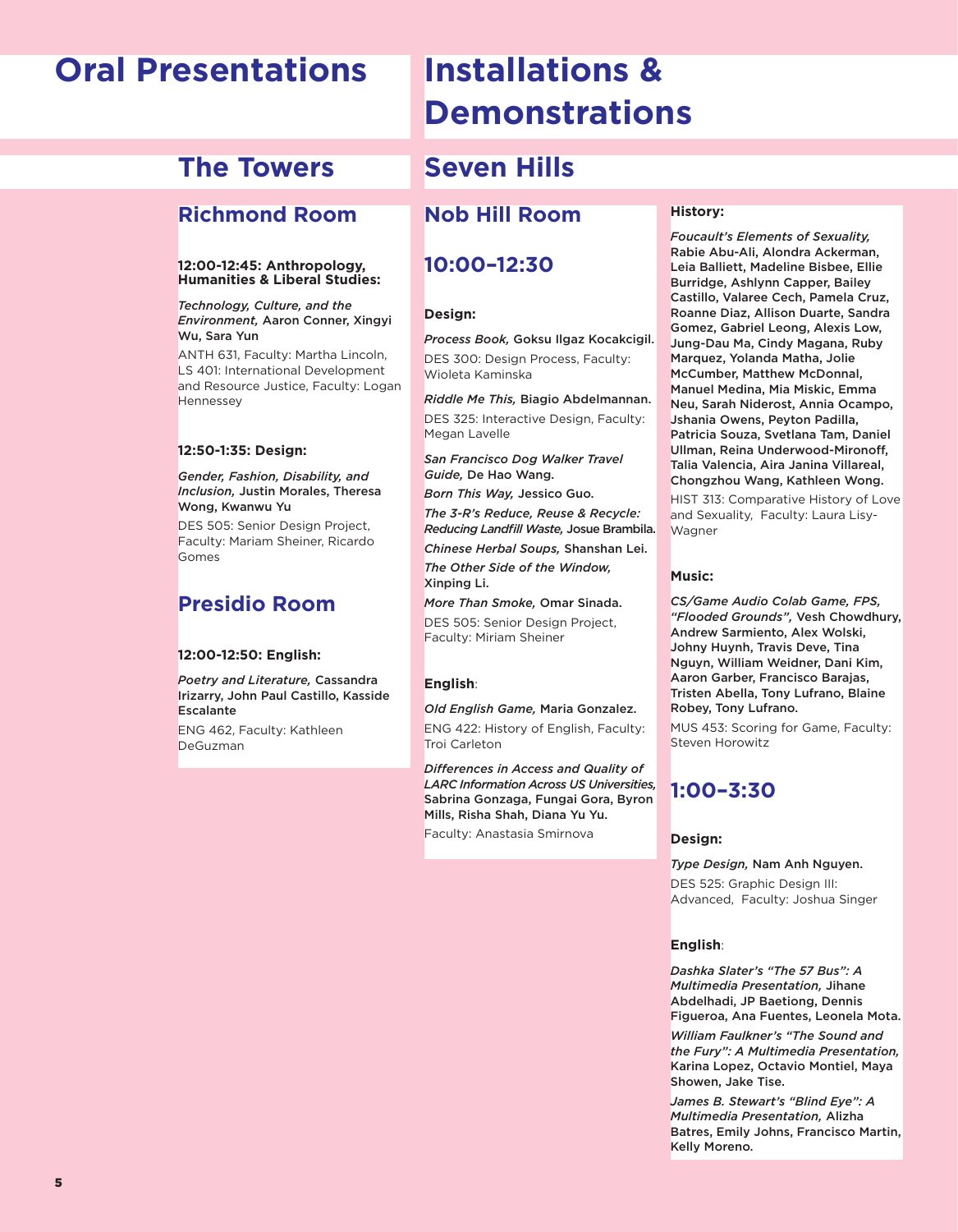# **Screening & Performances**

### [English cont.]

*James Baldwin's "If Beale Street Could Talk": A Multimedia Presentation,* Israel Luisjuan, Sabrina Orea, Lianna Reich, Anthony Vieira.

*Sapphire's "Push": A Multimedia Presentation,* Lexie Jones, Natassja Nguyen, Katherine Rinkenberger, Valarie Vera.

ENG 417: Academic Literacy and the Urban Adolescent, Faculty: Jim Gilligan

*The History of English,* Jack Weinstock.

ENG 422: The History of English, Faculty: Troi Carleton

### **Humanities and Liberal Studies:**

*Comics Projects,* Jordan Acacio, Gina Matteo, Chad Harada, Dylan Pemberton, Iliana Escobedo, Celine Vasquez, Veronica Wang, Carmen Liu, Chloe Mitchell, Winston Arnspiger-Schultz.

LS 304: Making Comics/HUM 325: Comics and Culture, Faculty: Nick Sousanis

### **Philosophy and Geography & Environmental Sciences:**

*Undergraduate Art Pertaining to Mental Health and Arts,* Harika Maddala, Jeremy David Roberts, Dylan Pemberton, JT Paulino, Annie Gieser, Aleah Brooks, Janet Huang, Kenodre Williams, Emily Khoury, Ronglin Zhang, Kohninoor Joshi.

LCA Extraordinary Ideas Grant, Faculty: Alice Sowaal and Courtney Donovan

### **Music:**

#### *Window Pane,* Daniella Kim.

MUS 453: Scoring for Games II, Faculty: Steven Horowitz

### **Theatre & Dance:**

*Artistic Direction,* Erin Perry, Julia Livesey, Tre Tyler, Thomas Nieman. THA 519: Theatre Management. Faculty: Terry Boero

### **Nob Hill Room**

### **9:00–10:00**

### **Theatre & Dance:**

*The Descent,* Karen Luu

DANC 461: Advanced Choreography and Production , Faculty: Ray Tadio

### **Music:**

#### *Menotti Arias,* David Chavez, tenor and Danika Fernandez, soprano

MUS 376: pera Workshop, Faculty: Christine Brandes

### **Twin Peaks Room**

### **12:00–1:00**

### **Music:**

Aaron Silva, Alex Tudo, Arman Sedgwick-Billimoria, Claire Teresko, David Robey, Hannah Gomez, Jacob Epstein, Jairus Cambe, Jared Sena, Jose Vazquez, Kimberly Slater, Macy Tolleson, Matt Larson, Max Serwitz, Oluwa Femi Ajala,Sean Thompson, Sebastien Neema, Sharon Williams, Simon Lace.

MUS 0455 Scoring for Film, Faculty: Steve Horowitz

### **1:00–2:00**

### **Cinema:**

*Lifeboat,* Garreth Moore. Faculty: Ben Ridgway

*I Met Her,* Linh Dan Le. CINE 476: Experimental Film-making, Faculty: Elizabeth Ramirez-Soto

*Water Kids,* Luong Duc Tran and Linh Dan Le.

Faculty: Jason Jakaitis

*Outcast,* Nader Bahu. Faculty: Celine Parreñas Shimizu